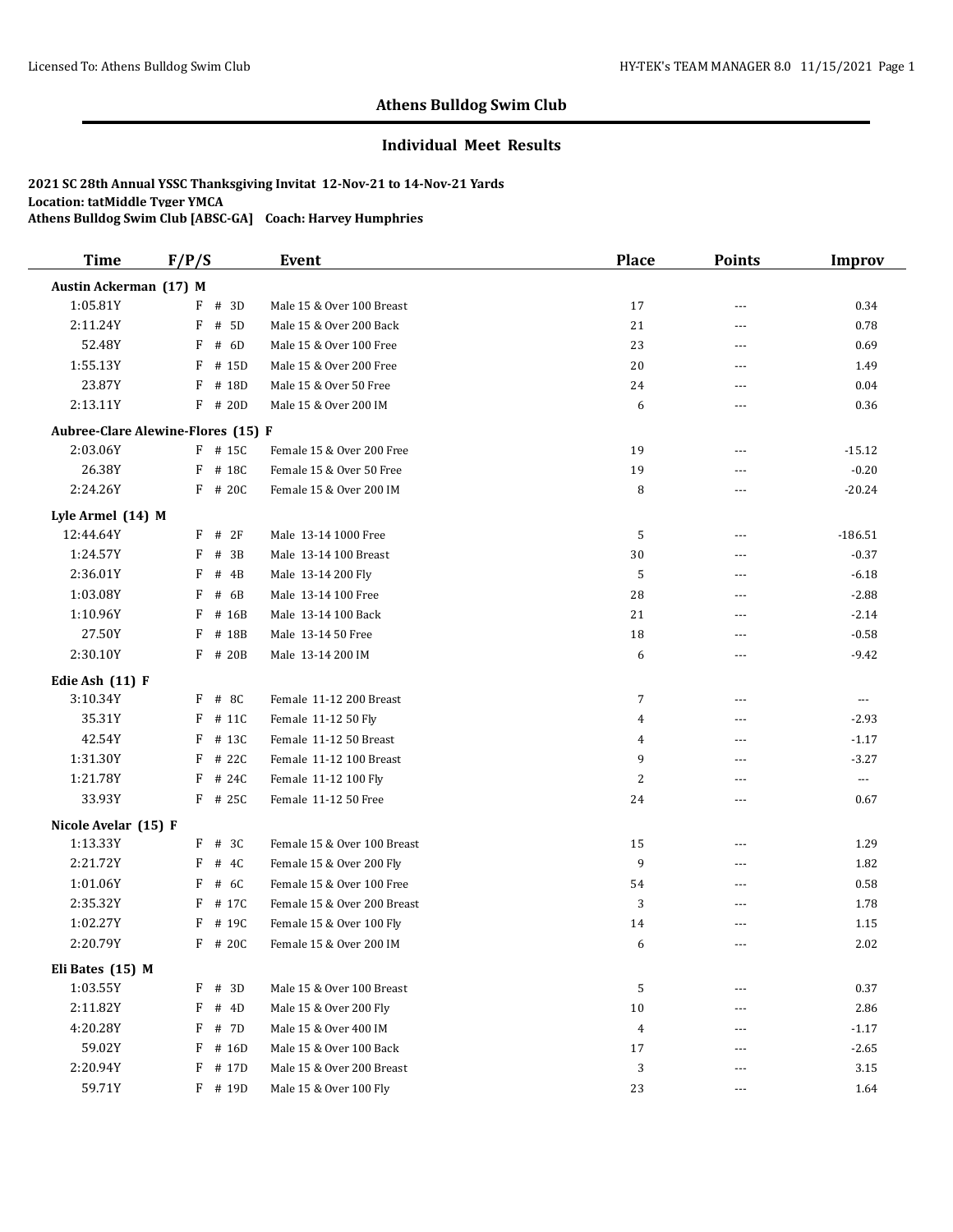#### **Individual Meet Results**

| <b>Time</b>                    | F/P/S      | <b>Event</b>                | <b>Place</b>   | <b>Points</b>  | <b>Improv</b>            |
|--------------------------------|------------|-----------------------------|----------------|----------------|--------------------------|
| Martha Kyle Bates (13) F       |            |                             |                |                |                          |
| 1:18.71Y                       | $F$ # 3A   | Female 13-14 100 Breast     | 9              | $\sim$ $\sim$  | 5.16                     |
| 1:02.71Y                       | # 6A<br>F  | Female 13-14 100 Free       | 17             | ---            | 0.50                     |
| 5:03.90Y                       | F<br># 7A  | Female 13-14 400 IM         | 3              | ---            | 1.39                     |
| 2:13.07Y                       | # 15A<br>F | Female 13-14 200 Free       | 11             | $---$          | $-5.48$                  |
| 1:14.30Y                       | F<br># 16A | Female 13-14 100 Back       | 19             | ---            | 6.42                     |
| 2:26.38Y                       | F # 20A    | Female 13-14 200 IM         | $\overline{c}$ | $---$          | 5.96                     |
| Caitlyn Bebin Blackwell (14) F |            |                             |                |                |                          |
| 2:58.06Y                       | F # 15A    | Female 13-14 200 Free       | 40             | $\overline{a}$ | $-8.05$                  |
| 1:32.47Y                       | F # 16A    | Female 13-14 100 Back       | 32             | $\sim$ $\sim$  | $-2.66$                  |
| 36.57Y                         | F # 18A    | Female 13-14 50 Free        | 39             | $\sim$ $\sim$  | $-1.71$                  |
| Clare Boyle (8) F              |            |                             |                |                |                          |
| 1:58.30Y                       | F # 9A     | Female 10 & Under 100 IM    | 31             | $---$          | 4.09                     |
| 2:15.21Y DQ                    | F # 10A    | Female 10 & Under 100 Back  | $---$          | $---$          | $\overline{\phantom{a}}$ |
| 51.52Y                         | F # 13A    | Female 10 & Under 50 Breast | 6              | ---            | $-8.49$                  |
| Colin Boyle (12) M             |            |                             |                |                |                          |
| 3:11.83Y                       | # 8D<br>F  | Male 11-12 200 Breast       | 6              | $---$          | $-17.31$                 |
| 1:15.21Y                       | $F$ # 10D  | Male 11-12 100 Back         | 5              | $- - -$        | $-3.76$                  |
| 2:47.73Y                       | $F$ # 14D  | Male 11-12 200 Fly          | 2              | ---            | $\cdots$                 |
| Nola Bramlett (10) F           |            |                             |                |                |                          |
| 1:33.37Y                       | F # 9A     | Female 10 & Under 100 IM    | 13             | $---$          | $-16.70$                 |
| 44.53Y                         | F<br># 11A | Female 10 & Under 50 Fly    | 3              | ---            | $\scriptstyle \cdots$    |
| 48.23Y                         | # 13A<br>F | Female 10 & Under 50 Breast | 2              | ---            | 2.11                     |
| Ryn Brown (7) F                |            |                             |                |                |                          |
| <b>NS</b>                      | $F$ # 9A   | Female 10 & Under 100 IM    | $- - -$        | $- - -$        | ---                      |
| <b>NS</b>                      | # 12A<br>F | Female 10 & Under 100 Free  | ---            | $---$          | ---                      |
| <b>NS</b>                      | # 13A<br>F | Female 10 & Under 50 Breast | $\sim$ $\sim$  | $\sim$ $\sim$  | $\overline{a}$           |
| <b>NS</b>                      | # 23A<br>F | Female 10 & Under 50 Back   | ---            | ---            | ---                      |
| <b>NS</b>                      | F<br># 25A | Female 10 & Under 50 Free   | $\cdots$       | $\overline{a}$ | ---                      |
| Thomas Brown (13) M            |            |                             |                |                |                          |
| 1:18.77Y                       | # 3B<br>F  | Male 13-14 100 Breast       | 22             |                | $-0.14$                  |
| 2:33.11Y                       | # 5B<br>F  | Male 13-14 200 Back         | 15             | $\sim$ $\sim$  | $-23.16$                 |
| 5:21.23Y                       | F<br># 7B  | Male 13-14 400 IM           | 7              | $\cdots$       | $-37.40$                 |
| 2:53.36Y                       | # 17B<br>F | Male 13-14 200 Breast       | 8              | ---            | 1.34                     |
| 28.56Y                         | F # 18B    | Male 13-14 50 Free          | $25\,$         |                | $-0.06$                  |
| 2:34.49Y                       | F # 20B    | Male 13-14 200 IM           | 9              | ---            | $-17.05$                 |
| Haylee Cain (12) F             |            |                             |                |                |                          |
| 2:20.86Y                       | $F$ # 21C  | Female 11-12 200 Free       | 7              |                | $-1.69$                  |
| 1:30.04Y                       | F # 22C    | Female 11-12 100 Breast     | 7              |                | $-2.84$                  |
| 29.48Y                         | $F$ # 25C  | Female 11-12 50 Free        | 5              |                | 0.81                     |
|                                |            |                             |                |                |                          |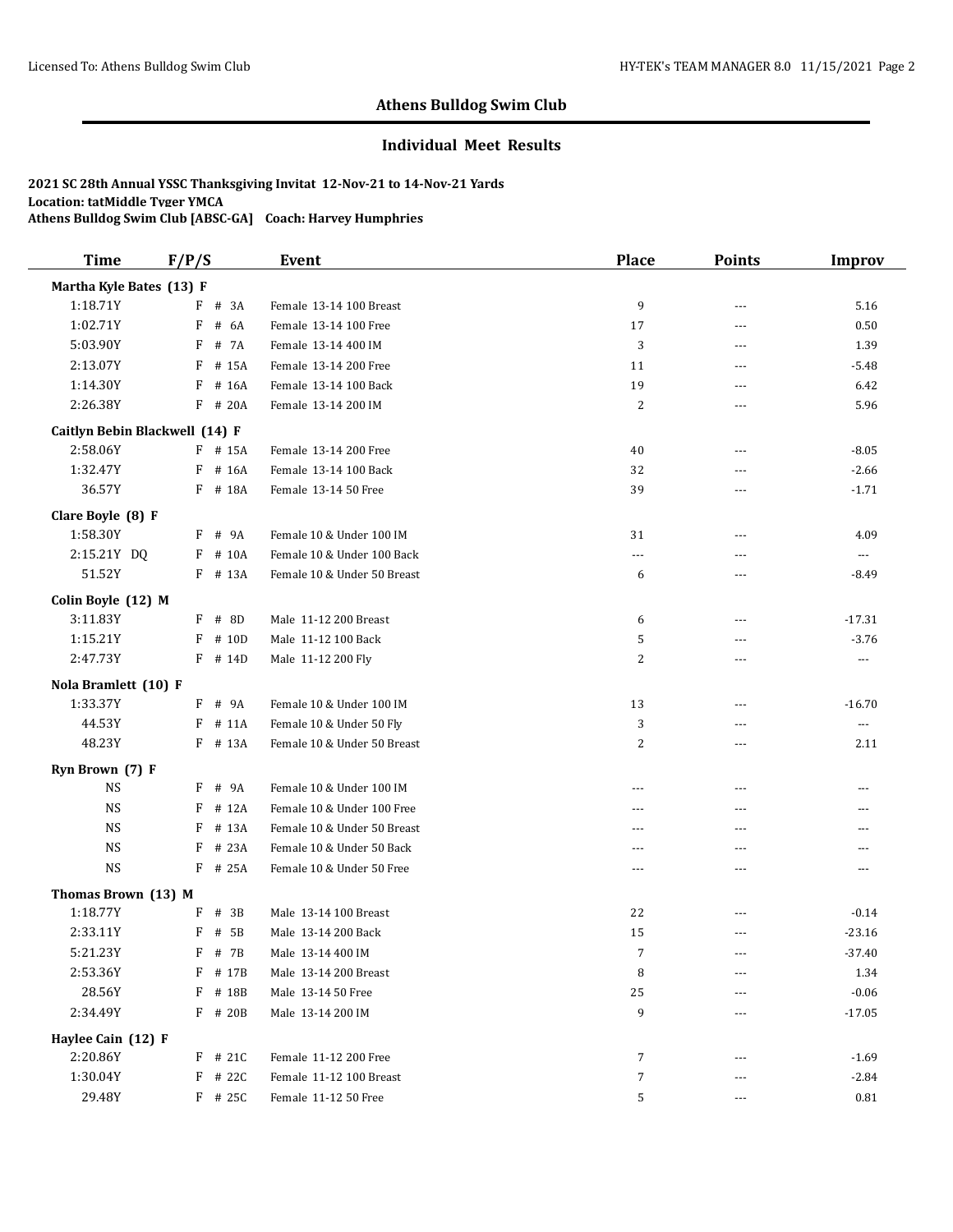#### **Individual Meet Results**

| <b>Time</b>              | F/P/S |            | <b>Event</b>                 | <b>Place</b>   | <b>Points</b>  | <b>Improv</b> |
|--------------------------|-------|------------|------------------------------|----------------|----------------|---------------|
| Makaylee Cain (16) F     |       |            |                              |                |                |               |
| 2:09.74Y                 |       | $F$ # 15C  | Female 15 & Over 200 Free    | 33             | $\sim$ $\sim$  | 1.71          |
| 2:44.83Y                 | F     | # 17C      | Female 15 & Over 200 Breast  | 5              | ---            | 2.57          |
| 2:21.86Y                 |       | F # 20C    | Female 15 & Over 200 IM      | $\overline{7}$ | $\overline{a}$ | $-7.24$       |
| Simon Casey (16) M       |       |            |                              |                |                |               |
| 9:21.42Y                 | F     | # 2H       | Male 15 & Over 1000 Free     | $\mathbf{1}$   | $\overline{a}$ | $-57.02$      |
| 1:56.36Y                 | F     | $\#$<br>4D | Male 15 & Over 200 Fly       | $\mathbf{1}$   | $\overline{a}$ | $-9.10$       |
| 47.62Y                   | F     | # 6D       | Male 15 & Over 100 Free      | $\overline{c}$ | ---            | $-0.48$       |
| 4:11.43Y                 | F     | # 7D       | Male 15 & Over 400 IM        | $\mathbf{1}$   | ---            | $-6.70$       |
| 1:40.53Y                 | F     | # 15D      | Male 15 & Over 200 Free      | $\mathbf{1}$   | ---            | $-7.98$       |
| 52.48Y                   | F     | # 16D      | Male 15 & Over 100 Back      | $\mathbf{1}$   | ---            | $-2.07$       |
| 53.10Y                   |       | $F$ # 19D  | Male 15 & Over 100 Fly       | $\sqrt{2}$     | ---            | 0.02          |
| Reed Cassidy (14) M      |       |            |                              |                |                |               |
| <b>NS</b>                |       | $F$ # 3B   | Male 13-14 100 Breast        | $---$          | ---            | ---           |
| 2:52.53Y                 | F     | # 5B       | Male 13-14 200 Back          | 25             | $\overline{a}$ | ---           |
| 1:08.96Y                 | F     | # $6B$     | Male 13-14 100 Free          | 35             | $\sim$ $\sim$  | ---           |
| 2:39.05Y                 | F     | # 15B      | Male 13-14 200 Free          | 27             | ---            | ---           |
| 27.97Y                   | F     | # 18B      | Male 13-14 50 Free           | 22             | ---            | ---           |
| 1:19.88Y DQ              |       | F # 19B    | Male 13-14 100 Fly           | $---$          | ---            | ---           |
| Mary Kate Clark (11) F   |       |            |                              |                |                |               |
| 1:45.52Y                 | F     | # 9C       | Female 11-12 100 IM          | 40             | ---            | $-3.31$       |
| 1:48.50Y                 | F     | # 10C      | Female 11-12 100 Back        | 26             | ---            | $-19.90$      |
| 53.66Y                   |       | $F$ # 13C  | Female 11-12 50 Breast       | 14             | ---            | 1.63          |
| Patrick Coverdill (11) M |       |            |                              |                |                |               |
| 1:16.14Y                 | F     | # 9D       | Male 11-12 100 IM            | 4              | $\overline{a}$ | $-1.23$       |
| 35.88Y                   | F     | # 11D      | Male 11-12 50 Fly            | 3              | ---            | $-0.07$       |
| 2:52.89Y                 | F     | # 14D      | Male 11-12 200 Fly           | 3              | $\overline{a}$ | $\cdots$      |
| 33.36Y                   | F     | # 23D      | Male 11-12 50 Back           | 2              | $\overline{a}$ | $-0.40$       |
| 30.60Y                   | F     | # 25D      | Male 11-12 50 Free           | 6              | $---$          | $-0.42$       |
| 2:30.52Y                 | F     | # 26D      | Male 11-12 200 Back          | 2              | ---            | $\cdots$      |
| Olivia DellaTorre (17) F |       |            |                              |                |                |               |
| 1:57.92Y                 |       | F # 15C    | Female 15 & Over 200 Free    | 3              | ---            | $-3.01$       |
| 2:28.80Y                 |       | $F$ # 17C  | Female 15 & Over 200 Breast  | $\mathbf{1}$   |                | 10.10         |
| 58.22Y                   |       | $F$ # 19C  | Female 15 & Over 100 Fly     | 1              | ---            | 3.67          |
| Kitty Dennison (12) F    |       |            |                              |                |                |               |
| 1:33.98Y                 |       | $F$ # 22C  | Female 11-12 100 Breast      | 13             | ---            | 3.48          |
| 38.83Y                   |       | $F$ # 23C  | Female 11-12 50 Back         | 16             |                | $-2.07$       |
| 34.55Y                   |       | $F$ # 25C  | Female 11-12 50 Free         | 27             |                | $-0.27$       |
| Sage Dennison (10) F     |       |            |                              |                |                |               |
| 2:52.37Y                 |       | $F$ # 21A  | Female 10 & Under 200 Free   | 9              |                | $-6.90$       |
| 1:42.28Y                 |       | $F$ # 22A  | Female 10 & Under 100 Breast | 10             | ---            | $-26.94$      |
| 34.80Y                   |       | $F$ # 25A  | Female 10 & Under 50 Free    | $\mathbf{1}$   | ---            | $-0.28$       |
|                          |       |            |                              |                |                |               |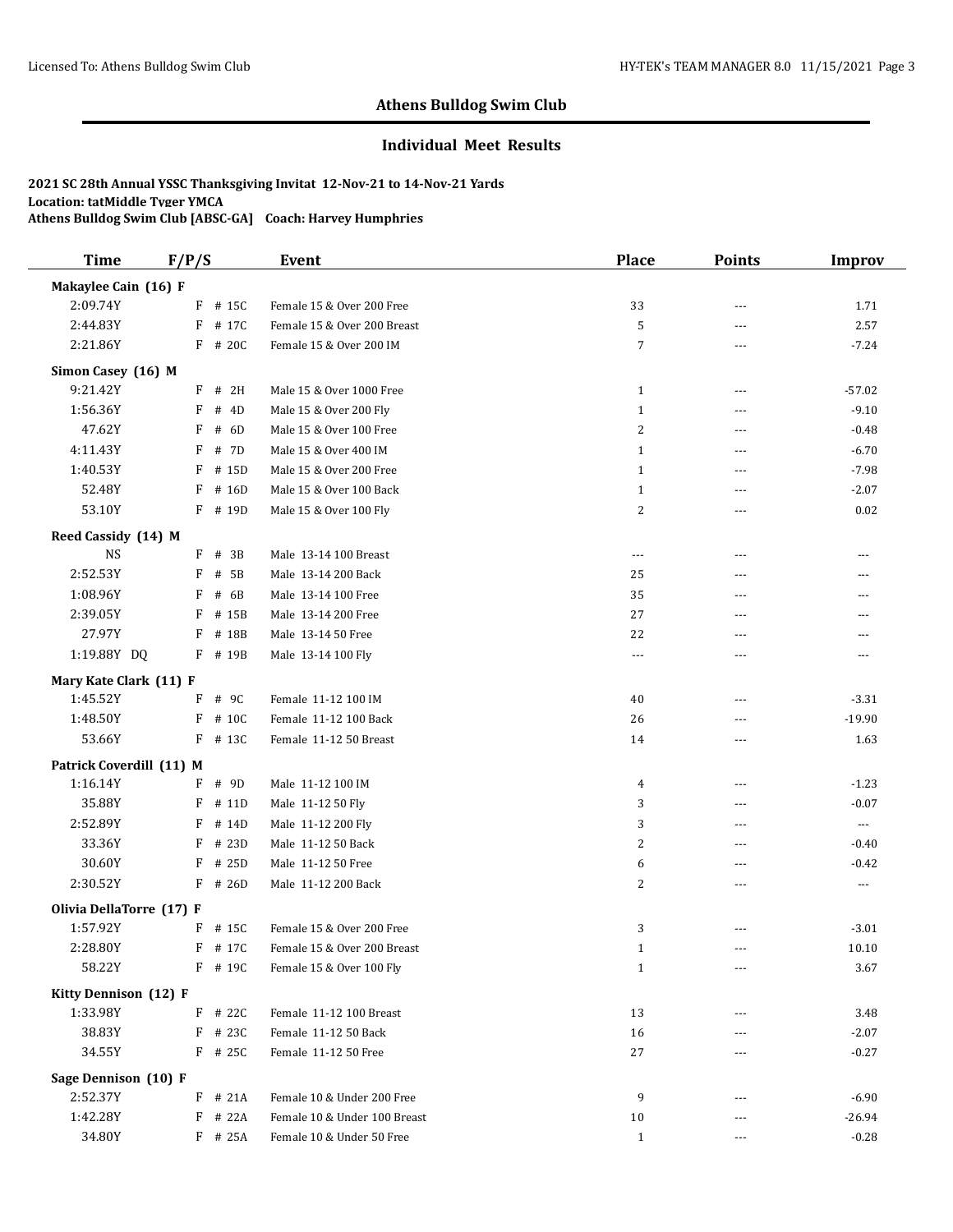#### **Individual Meet Results**

| <b>Time</b>                  | F/P/S |           | Event                      | <b>Place</b>   | <b>Points</b>  | <b>Improv</b>  |
|------------------------------|-------|-----------|----------------------------|----------------|----------------|----------------|
| Charlotte Foggin (15) F      |       |           |                            |                |                |                |
| 11:46.55Y                    | F     | # 2G      | Female 15 & Over 1000 Free | 6              | $---$          | 19.55          |
| 2:24.81Y                     | F     | # 5C      | Female 15 & Over 200 Back  | 34             | $\sim$ $\sim$  | 4.62           |
| 59.06Y                       | F     | # 6C      | Female 15 & Over 100 Free  | 39             | $---$          | 0.28           |
| 2:08.92Y                     | F     | # 15C     | Female 15 & Over 200 Free  | 31             | $\overline{a}$ | $-0.38$        |
| 27.67Y                       | F     | # 18C     | Female 15 & Over 50 Free   | 36             | $\overline{a}$ | 0.24           |
| 2:30.59Y                     | F     | # 20C     | Female 15 & Over 200 IM    | 10             | $---$          | $-1.10$        |
| Will Foggin (18) M           |       |           |                            |                |                |                |
| 4:45.40Y                     | F     | # 1H      | Male 15 & Over 500 Free    | $\mathbf{1}$   | $---$          | 4.04           |
| 1:05.10Y                     | F     | # 3D      | Male 15 & Over 100 Breast  | 14             | $- - -$        | 0.31           |
| 2:02.65Y                     | F     | # 5D      | Male 15 & Over 200 Back    | 6              | $\overline{a}$ | 5.96           |
| 4:15.05Y                     | F     | # 7D      | Male 15 & Over 400 IM      | 2              | $- - -$        | 8.44           |
| 1:48.90Y                     | F     | # 15D     | Male 15 & Over 200 Free    | 6              | $\sim$ $\sim$  | 5.28           |
| 2:18.02Y                     | F     | # 17D     | Male 15 & Over 200 Breast  | $\mathbf{1}$   | ---            | 3.97           |
| 56.45Y                       |       | $F$ # 19D | Male 15 & Over 100 Fly     | 14             | $\overline{a}$ | 3.06           |
| <b>Addison Grant (11) F</b>  |       |           |                            |                |                |                |
| $_{\rm NS}$                  |       | $F$ # 9C  | Female 11-12 100 IM        | $---$          | $- - -$        | $- - -$        |
| <b>NS</b>                    | F     | # 12C     | Female 11-12 100 Free      | $\overline{a}$ | ---            | ---            |
| <b>NS</b>                    | F     | # 13C     | Female 11-12 50 Breast     | $---$          | $- - -$        | ---            |
| <b>NS</b>                    | F     | # 21C     | Female 11-12 200 Free      | $---$          | ---            | ---            |
| <b>NS</b>                    | F     | # 23C     | Female 11-12 50 Back       | $- - -$        | ---            | ---            |
| <b>NS</b>                    |       | F # 25C   | Female 11-12 50 Free       | ---            | $\overline{a}$ | ---            |
| Emma Greene (15) F           |       |           |                            |                |                |                |
| 3:10.49Y                     | F     | # 4C      | Female 15 & Over 200 Fly   | 20             | $\sim$ $\sim$  | $\overline{a}$ |
| 2:24.80Y                     | F     | # 5C      | Female 15 & Over 200 Back  | 33             | $---$          | 3.77           |
| 1:00.13Y                     | F     | # 6C      | Female 15 & Over 100 Free  | 45             | $- - -$        | 2.27           |
| 2:10.90Y                     | F     | # 15C     | Female 15 & Over 200 Free  | 37             | $\overline{a}$ | 1.20           |
| 26.88Y                       | F     | # 18C     | Female 15 & Over 50 Free   | 26             | ---            | 0.94           |
| 2:37.23Y                     | F     | # 20C     | Female 15 & Over 200 IM    | 13             | $\overline{a}$ | 10.41          |
| Nate Guidry (12) M           |       |           |                            |                |                |                |
| 3:20.88Y                     | F     | # 8D      | Male 11-12 200 Breast      | 11             | ---            | ---            |
| 1:21.27Y                     | F     | # 9D      | Male 11-12 100 IM          | 11             | $---$          | $-11.67$       |
| 37.93Y                       |       | $F$ # 11D | Male 11-12 50 Fly          | 4              | $- - -$        | $-8.70$        |
| <b>Brandon Hailey (17) M</b> |       |           |                            |                |                |                |
| $_{\rm NS}$                  | F     | # 3D      | Male 15 & Over 100 Breast  | $---$          | $---$          | $\cdots$       |
| <b>NS</b>                    | F     | # 6D      | Male 15 & Over 100 Free    | $---$          | ---            | ---            |
| 2:26.17Y                     | F     | # 17D     | Male 15 & Over 200 Breast  | 5              | $---$          | $-0.39$        |
| 24.84Y                       | F     | # 18D     | Male 15 & Over 50 Free     | 40             | $- - -$        | 0.59           |
| 1:00.84Y                     |       | F # 19D   | Male 15 & Over 100 Fly     | 26             | ---            | 2.95           |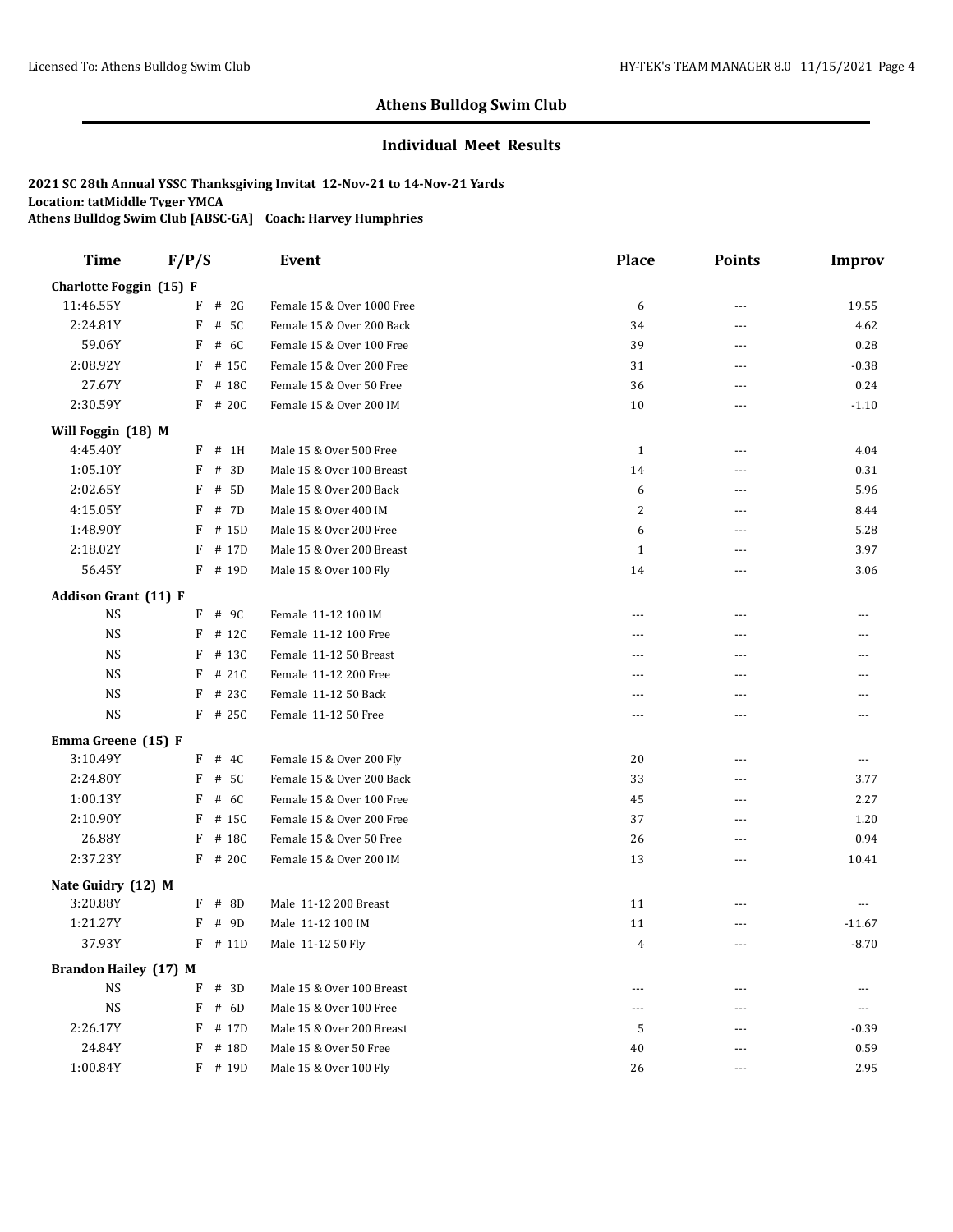#### **Individual Meet Results**

| <b>Time</b>                | F/P/S        |          | Event                       | <b>Place</b>   | <b>Points</b>  | <b>Improv</b>            |
|----------------------------|--------------|----------|-----------------------------|----------------|----------------|--------------------------|
| Ansley Halbach (16) F      |              |          |                             |                |                |                          |
| 2:17.86Y                   |              | F # 4C   | Female 15 & Over 200 Fly    | 6              | ---            | $-4.89$                  |
| 2:13.20Y                   | $\mathbf{F}$ | # 5C     | Female 15 & Over 200 Back   | 6              | $\overline{a}$ | 4.36                     |
| 4:50.85Y                   | F            | # 7C     | Female 15 & Over 400 IM     | 3              | $\overline{a}$ | 4.28                     |
| 2:01.93Y                   | F            | # 15C    | Female 15 & Over 200 Free   | 12             | $- - -$        | 3.39                     |
| 1:03.49Y                   | F            | # 19C    | Female 15 & Over 100 Fly    | 21             | $\overline{a}$ | 0.67                     |
| 2:17.69Y                   |              | F # 20C  | Female 15 & Over 200 IM     | 3              | ---            | $-0.08$                  |
| Crenshaw Halbach (13) M    |              |          |                             |                |                |                          |
| 1:27.60Y                   | F            | # 3B     | Male 13-14 100 Breast       | 35             | ---            | $-0.37$                  |
| 2:40.95Y                   | F            | # 5B     | Male 13-14 200 Back         | 19             | $\overline{a}$ | $-0.61$                  |
| 1:02.16Y                   | F            | # 6B     | Male 13-14 100 Free         | 26             | $\overline{a}$ | $-2.26$                  |
| 1:13.23Y                   | F            | # 16B    | Male 13-14 100 Back         | 23             | $- - -$        | $-3.11$                  |
| 28.31Y                     | F            | # 18B    | Male 13-14 50 Free          | 23             | $\overline{a}$ | $-0.71$                  |
| 2:35.65Y                   |              | F # 20B  | Male 13-14 200 IM           | 10             | ---            | $-2.05$                  |
| Riley Harding (13) F       |              |          |                             |                |                |                          |
| 1:18.68Y                   |              | $F$ # 3A | Female 13-14 100 Breast     | 8              | ---            | 0.42                     |
| 2:38.60Y                   | F            | # 5A     | Female 13-14 200 Back       | 14             | $\overline{a}$ | 1.41                     |
| 5:28.74Y DQ                |              | F # 7A   | Female 13-14 400 IM         | $---$          | ---            | ---                      |
| <b>Blakely Hawk (11) F</b> |              |          |                             |                |                |                          |
| 3:10.56Y                   |              | $F$ # 8C | Female 11-12 200 Breast     | 8              | ---            | $\overline{a}$           |
| 1:14.40Y                   | F            | # 12C    | Female 11-12 100 Free       | 19             | $\overline{a}$ | $-0.63$                  |
| 40.01Y                     | F            | # 13C    | Female 11-12 50 Breast      | 2              | $\overline{a}$ | 0.19                     |
| 1:26.10Y                   | F            | # 22C    | Female 11-12 100 Breast     | $\overline{c}$ | ---            | $-1.30$                  |
| 32.65Y                     | F            | # 25C    | Female 11-12 50 Free        | 19             | ---            | $-0.45$                  |
| 3:04.15Y                   |              | F # 26C  | Female 11-12 200 Back       | 14             | ---            | ---                      |
| Addie Hayes (17) F         |              |          |                             |                |                |                          |
| 1:15.27Y                   | F            | # 3C     | Female 15 & Over 100 Breast | 24             | ---            | $-0.94$                  |
| 2:32.71Y                   | F            | # 5C     | Female 15 & Over 200 Back   | 43             | ---            | $-6.45$                  |
| 57.78Y                     | F            | # 6C     | Female 15 & Over 100 Free   | 32             | ---            | 1.52                     |
| 2:45.63Y                   | F            | # 17C    | Female 15 & Over 200 Breast | 7              | ---            | 1.14                     |
| 26.79Y                     | F            | # 18C    | Female 15 & Over 50 Free    | 24             | ---            | 0.96                     |
| 1:08.38Y                   | F            | # 19C    | Female 15 & Over 100 Fly    | 33             | ---            | 2.20                     |
| Callie Rose Hayes (13) F   |              |          |                             |                |                |                          |
| 1:28.04Y                   |              | $F$ # 3A | Female 13-14 100 Breast     | 35             |                | 1.92                     |
| 2:49.54Y                   | F            | # 5A     | Female 13-14 200 Back       | 24             |                | $-1.63$                  |
| 1:09.16Y                   | F            | # 6A     | Female 13-14 100 Free       | 44             | ---            | 0.65                     |
| 1:17.16Y                   | F            | # 16A    | Female 13-14 100 Back       | 25             |                | $-11.78$                 |
| 30.42Y                     | F            | # 18A    | Female 13-14 50 Free        | 27             | ---            | $-0.86$                  |
| 1:24.67Y                   |              | F # 19A  | Female 13-14 100 Fly        | 22             | ---            | $\hspace{0.05cm} \ldots$ |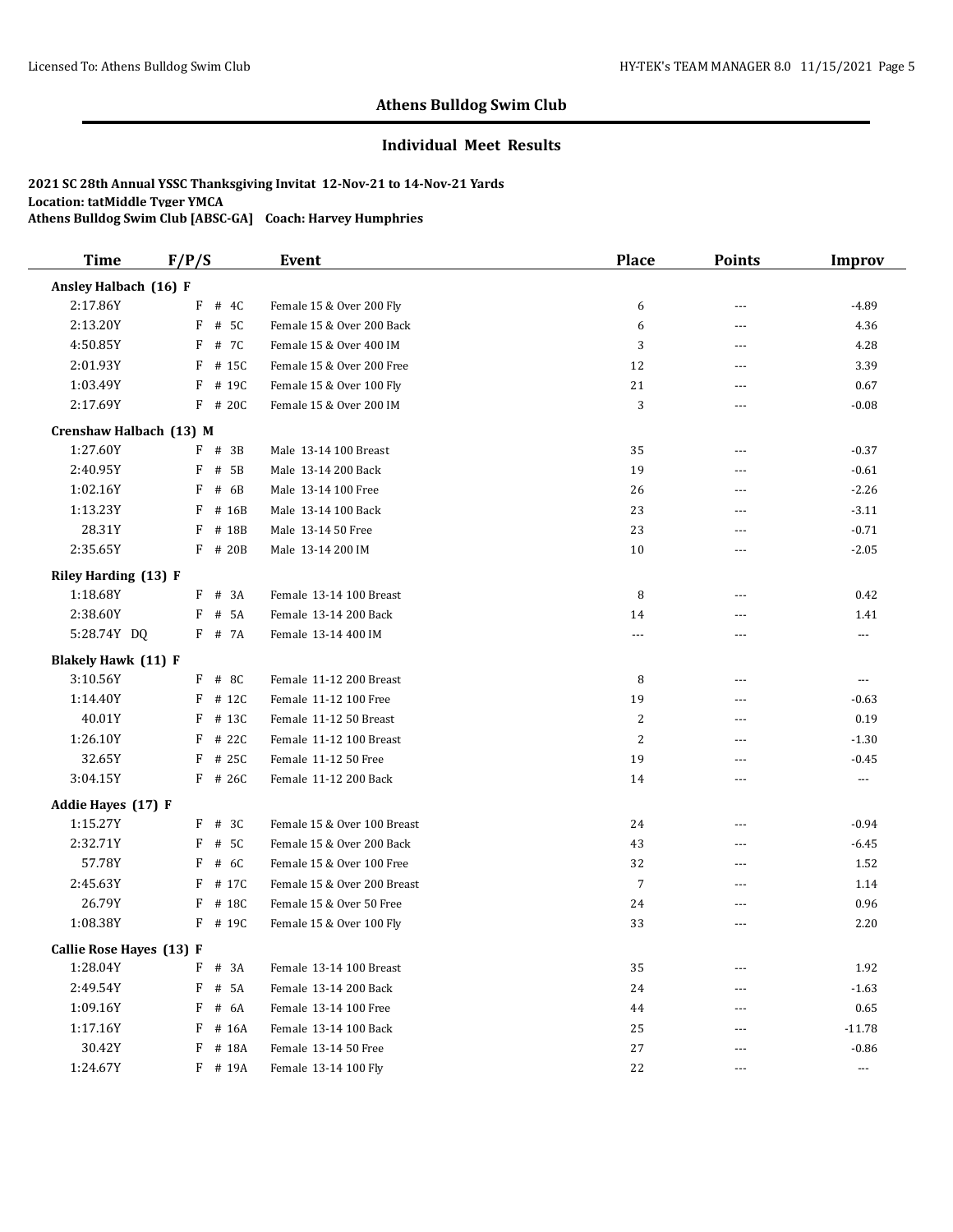#### **Individual Meet Results**

| <b>Time</b>                    | F/P/S |           | Event                       | <b>Place</b>   | <b>Points</b>  | <b>Improv</b>        |
|--------------------------------|-------|-----------|-----------------------------|----------------|----------------|----------------------|
| Alethea He (14) F              |       |           |                             |                |                |                      |
| 12:10.51Y                      | F     | # 2E      | Female 13-14 1000 Free      | $\overline{7}$ | ---            | $-39.78$             |
| 1:26.62Y                       | F     | # 3A      | Female 13-14 100 Breast     | 29             | $\overline{a}$ | $-2.62$              |
| 2:29.21Y                       | F     | # 5A      | Female 13-14 200 Back       | 9              | ---            | 4.20                 |
| 1:00.98Y DQ                    | F     | # 6A      | Female 13-14 100 Free       | ---            | ---            | $\scriptstyle\cdots$ |
| 2:14.98Y                       | F     | # 15A     | Female 13-14 200 Free       | 15             | ---            | $-0.15$              |
| 1:08.36Y                       |       | $F$ # 16A | Female 13-14 100 Back       | 9              | ---            | 0.68                 |
| 1:15.26Y                       |       | F # 19A   | Female 13-14 100 Fly        | 14             | $- - -$        | $-2.65$              |
| Will Hines (17) M              |       |           |                             |                |                |                      |
| 2:03.27Y                       | F     | # 4D      | Male 15 & Over 200 Fly      | 3              | $\overline{a}$ | 2.46                 |
| 2:06.42Y                       | F     | # 5D      | Male 15 & Over 200 Back     | 11             | ---            | 2.02                 |
| 53.86Y                         | F     | # 6D      | Male 15 & Over 100 Free     | 36             | ---            | 1.82                 |
| 1:53.34Y                       | F     | # 15D     | Male 15 & Over 200 Free     | 14             | ---            | 2.78                 |
| 57.47Y                         | F     | # 16D     | Male 15 & Over 100 Back     | 11             | ---            | 1.00                 |
| 57.50Y                         |       | F # 19D   | Male 15 & Over 100 Fly      | 16             | $\overline{a}$ | 1.92                 |
|                                |       |           |                             |                |                |                      |
| Maddie Hope (17) F<br>5:42.38Y |       | $F$ # 1G  | Female 15 & Over 500 Free   | 20             | $\overline{a}$ | $-12.43$             |
| 1:19.44Y                       | F     | # 3C      | Female 15 & Over 100 Breast | 41             | ---            | 1.27                 |
| 2:30.24Y                       | F     | # 5C      | Female 15 & Over 200 Back   | 39             | $- - -$        | 2.30                 |
| 57.65Y                         | F     | # 6C      | Female 15 & Over 100 Free   | 29             | ---            | 0.53                 |
| 2:06.13Y                       | F     | # 15C     | Female 15 & Over 200 Free   | 28             |                | $-0.76$              |
| 26.77Y                         | F     | # 18C     | Female 15 & Over 50 Free    | 23             | ---            | 0.66                 |
| 1:05.79Y                       |       |           |                             |                | ---            |                      |
|                                |       | F # 19C   | Female 15 & Over 100 Fly    | 26             | ---            | $-0.01$              |
| Daniel Huang (17) M            |       |           |                             |                |                |                      |
| 49.66Y                         |       | $F$ # 6D  | Male 15 & Over 100 Free     | 8              | ---            | 1.03                 |
| 4:44.36Y                       | F     | # 7D      | Male 15 & Over 400 IM       | 9              | $\overline{a}$ | 4.31                 |
| 59.12Y                         | F     | # 16D     | Male 15 & Over 100 Back     | 19             | ---            | 1.04                 |
| 23.53Y                         | F     | # 18D     | Male 15 & Over 50 Free      | 17             | ---            | 0.94                 |
| 2:11.35Y                       | F     | # 20D     | Male 15 & Over 200 IM       | $\overline{4}$ | ---            | 1.25                 |
| William Johnson (16) M         |       |           |                             |                |                |                      |
| 2:14.41Y                       | F     | # 4D      | Male 15 & Over 200 Fly      | 13             | ---            | 4.53                 |
| 53.09Y                         | F     | # 6D      | Male 15 & Over 100 Free     | 29             | ---            | 0.54                 |
| 1:56.15Y                       |       | F # 15D   | Male 15 & Over 200 Free     | 22             | $- - -$        | $-0.19$              |
| 24.19Y                         | F     | # 18D     | Male 15 & Over 50 Free      | 28             |                | $-0.02$              |
| 59.31Y                         |       | F # 19D   | Male 15 & Over 100 Fly      | 21             | ---            | 2.60                 |
| Gavin Jones (18) M             |       |           |                             |                |                |                      |
| 1:02.15Y                       | F     | # 3D      | Male 15 & Over 100 Breast   | 2              | ---            | $-3.42$              |
| 1:53.34Y                       | F     | # 5D      | Male 15 & Over 200 Back     | $\overline{c}$ | ---            | 0.33                 |
| 47.29Y                         | F     | # 6D      | Male 15 & Over 100 Free     | $\mathbf{1}$   |                | $-0.30$              |
| 1:43.93Y                       |       | F # 15D   | Male 15 & Over 200 Free     | 2              |                | 0.34                 |
| 52.87Y                         | F     | # 16D     | Male 15 & Over 100 Back     | 2              |                | 0.15                 |
| 22.27Y                         |       | $F$ # 18D | Male 15 & Over 50 Free      | 2              | ---            | 0.25                 |
|                                |       |           |                             |                |                |                      |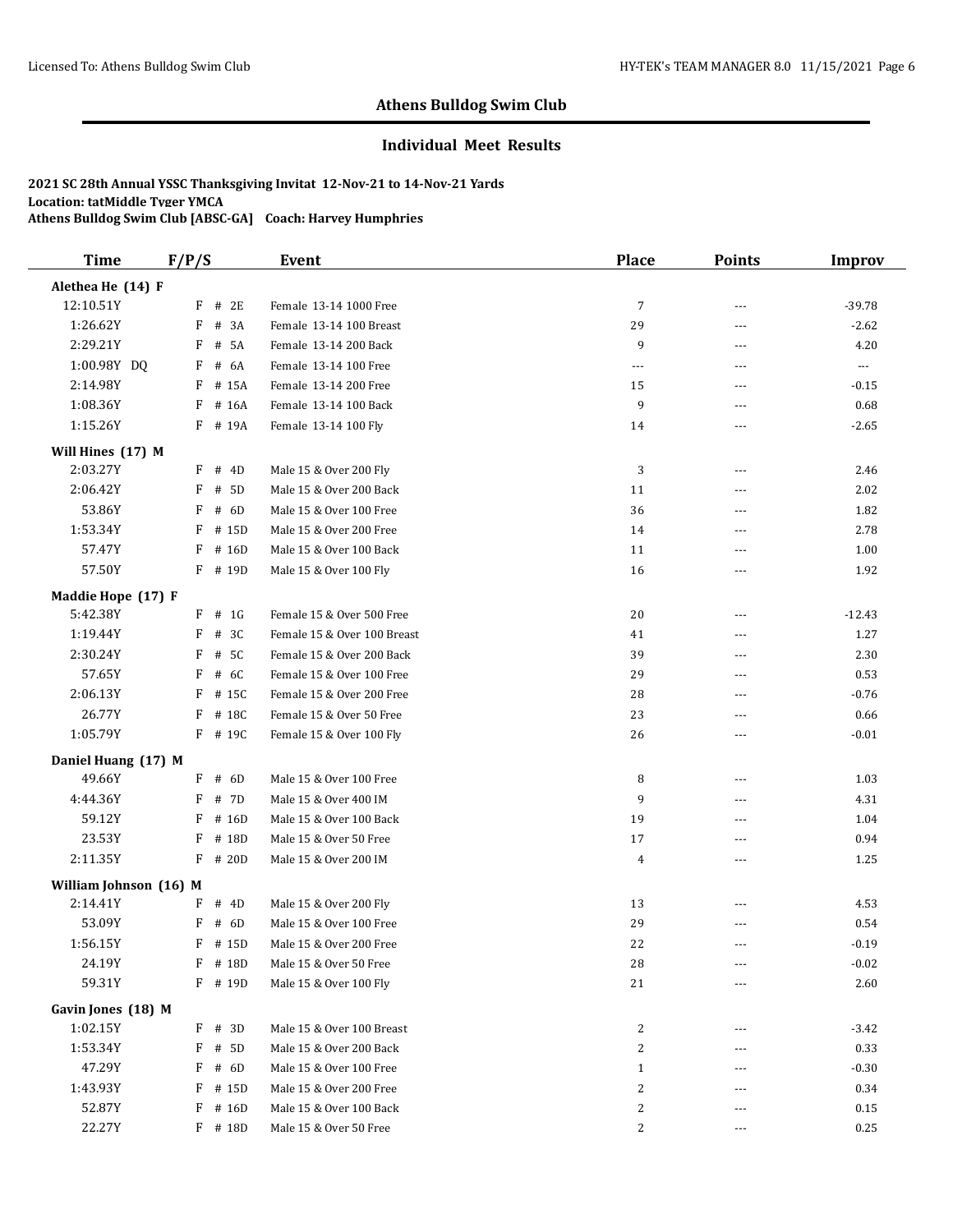#### **Individual Meet Results**

| <b>Time</b>                          | F/P/S      | <b>Event</b>              | <b>Place</b> | <b>Points</b>  | <b>Improv</b>        |
|--------------------------------------|------------|---------------------------|--------------|----------------|----------------------|
| Shaan Kannan (14) M                  |            |                           |              |                |                      |
| 5:58.51Y                             | F<br># 1F  | Male 13-14 500 Free       | 18           | ---            | $-16.18$             |
| 1:20.60Y                             | F<br># 3B  | Male 13-14 100 Breast     | 27           | ---            | $-6.58$              |
| 1:01.68Y                             | F<br># 6B  | Male 13-14 100 Free       | 24           | ---            | $-2.25$              |
| 5:30.83Y                             | # 7B<br>F  | Male 13-14 400 IM         | 8            | ---            | $-42.39$             |
| 2:15.61Y                             | F<br># 15B | Male 13-14 200 Free       | 20           | $\overline{a}$ | $-2.68$              |
| 28.42Y                               | F<br># 18B | Male 13-14 50 Free        | 24           | ---            | $-0.25$              |
| 2:41.77Y                             | F # 20B    | Male 13-14 200 IM         | 16           | ---            | $-6.10$              |
| Nakul Karumbaiah (12) M              |            |                           |              |                |                      |
| 3:14.00Y DQ                          | $F$ # 8D   | Male 11-12 200 Breast     | ---          | $\overline{a}$ | $\sim$ $\sim$ $\sim$ |
| 1:17.94Y                             | $F$ # 10D  | Male 11-12 100 Back       | 6            | ---            | $-1.99$              |
| 1:03.35Y                             | $F$ # 12D  | Male 11-12 100 Free       | 4            | ---            | 0.69                 |
| 1:20.15Y                             | F<br># 22D | Male 11-12 100 Breast     | $\mathbf{1}$ | ---            | 1.00                 |
| 29.05Y                               | F<br># 25D | Male 11-12 50 Free        | 3            | ---            | 0.38                 |
| 3:05.62Y                             | $F$ # 26D  | Male 11-12 200 Back       | 11           | ---            | 11.93                |
| Vidur Karumbaiah (11) M              |            |                           |              |                |                      |
| 2:48.19Y                             | $F$ # 8D   | Male 11-12 200 Breast     | $\mathbf{1}$ | ---            | $-7.19$              |
| 1:10.52Y                             | # 10D<br>F | Male 11-12 100 Back       | 4            | ---            | 0.06                 |
| 35.36Y                               | F<br># 13D | Male 11-12 50 Breast      | $\mathbf{1}$ | ---            | $-1.48$              |
| 2:20.08Y                             | # 21D<br>F | Male 11-12 200 Free       | 3            | ---            | $-15.42$             |
| 1:15.30Y                             | $F$ # 24D  | Male 11-12 100 Fly        | 3            | ---            | 1.00                 |
| 28.96Y                               | $F$ # 25D  | Male 11-12 50 Free        | 2            | ---            | 0.50                 |
| <b>Garrett Kennedy</b> (16) M        |            |                           |              |                |                      |
| 1:03.79Y                             | $F$ # 3D   | Male 15 & Over 100 Breast | 8            | ---            | $-5.12$              |
| 1:53.20Y                             | F<br># 5D  | Male 15 & Over 200 Back   | $\mathbf{1}$ | ---            | $-3.48$              |
| 4:16.77Y                             | F<br># 7D  | Male 15 & Over 400 IM     | 3            | ---            | $-4.28$              |
| 53.01Y                               | F<br># 16D | Male 15 & Over 100 Back   | 3            | ---            | $-1.45$              |
| 23.08Y                               | F<br># 18D | Male 15 & Over 50 Free    | 10           | ---            | $-0.12$              |
| 2:01.93Y                             | $F$ # 20D  | Male 15 & Over 200 IM     | 2            | ---            | $-0.83$              |
| Jack Kirkland (10) M                 |            |                           |              |                |                      |
| 1:27.48Y                             | F # 9B     | Male 10 & Under 100 IM    | 8            | ---            | $-21.65$             |
| 38.51Y                               | F<br># 11B | Male 10 & Under 50 Fly    | $\mathbf{1}$ | ---            | $-4.18$              |
| 47.63Y                               | F # 13B    | Male 10 & Under 50 Breast | 3            | $- - -$        | $-12.54$             |
|                                      |            |                           |              |                |                      |
| Christopher Koch (13) M<br>10:42.09Y | $F$ # 2F   | Male 13-14 1000 Free      | $\mathbf{1}$ |                | ---                  |
| 1:09.85Y                             | F<br># 3B  | Male 13-14 100 Breast     | 8            | ---            | 0.17                 |
| 2:18.64Y                             | F<br># 5B  | Male 13-14 200 Back       | 8            | ---            | $-9.22$              |
| 4:40.53Y                             | F<br># 7B  | Male 13-14 400 IM         | 2            | ---            | $-24.81$             |
| 1:07.18Y                             | F # 16B    | Male 13-14 100 Back       | 13           | ---            | 1.46                 |
| 2:31.13Y                             | F<br># 17B | Male 13-14 200 Breast     | $\mathbf{1}$ |                | 0.74                 |
| 2:13.74Y                             | F # 20B    | Male 13-14 200 IM         | $\mathbf{1}$ | ---            | $-2.22$              |
|                                      |            |                           |              |                |                      |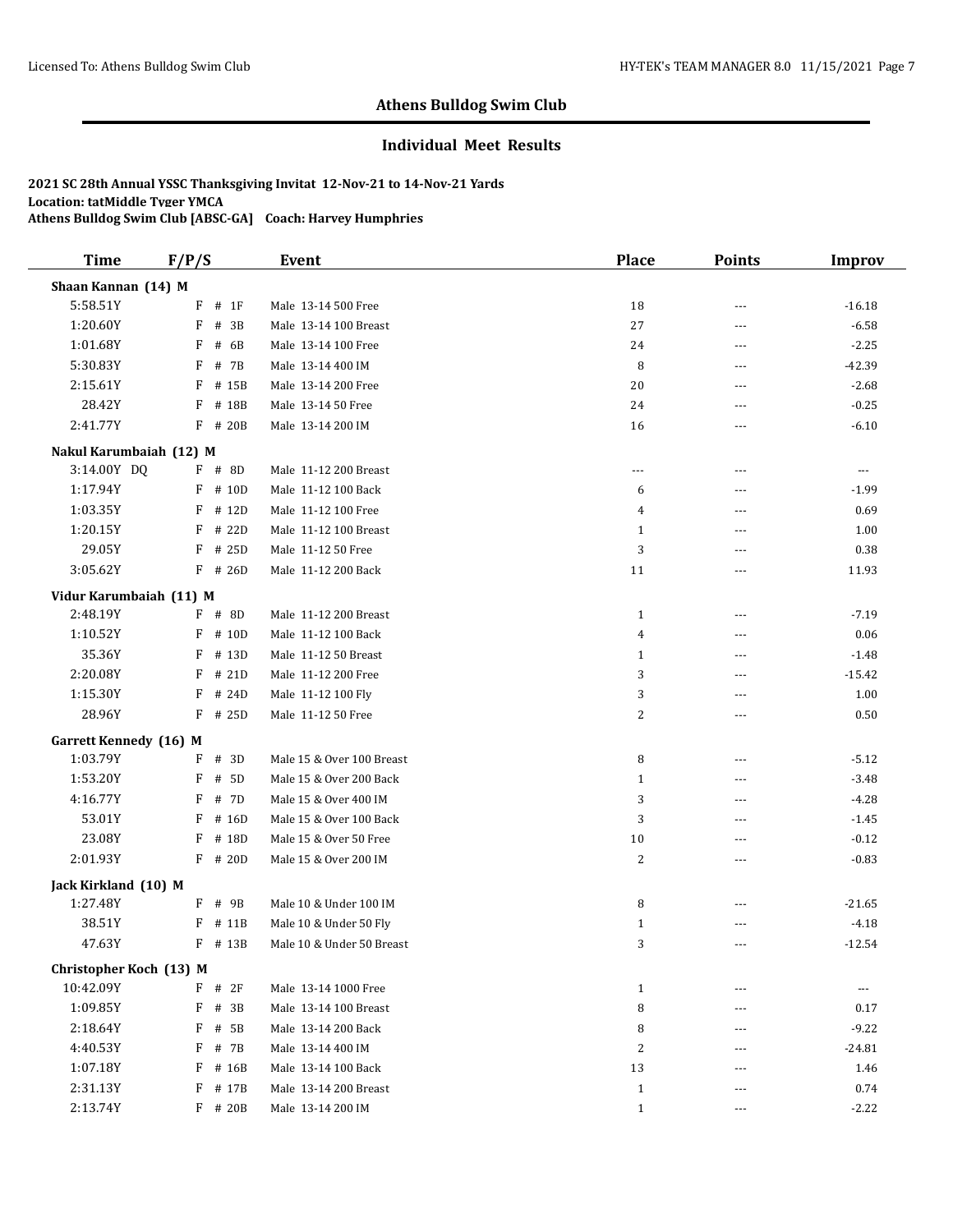#### **Individual Meet Results**

| <b>Time</b>                       | F/P/S                    | Event                                                     | <b>Place</b>   | <b>Points</b>  | Improv                   |
|-----------------------------------|--------------------------|-----------------------------------------------------------|----------------|----------------|--------------------------|
| Sam Krosner (18) M                |                          |                                                           |                |                |                          |
| 1:11.31Y                          | F<br># 3D                | Male 15 & Over 100 Breast                                 | 36             | $\sim$ $\sim$  | 5.00                     |
| 53.34Y                            | # 6D<br>F                | Male 15 & Over 100 Free                                   | 32             | ---            | 1.47                     |
| 1:58.85Y                          | F<br># 15D               | Male 15 & Over 200 Free                                   | 34             | ---            | 8.25                     |
| 24.45Y                            | # 18D<br>F               | Male 15 & Over 50 Free                                    | 31             | $\overline{a}$ | 0.47                     |
| 2:13.42Y                          | F<br># 20D               | Male 15 & Over 200 IM                                     | $\overline{7}$ | $\overline{a}$ | 6.08                     |
| Zach Krosner (15) M               |                          |                                                           |                |                |                          |
| 5:53.64Y                          | F<br># 1H                | Male 15 & Over 500 Free                                   | 30             | $---$          | $-106.22$                |
| 1:17.93Y                          | # 3D<br>F                | Male 15 & Over 100 Breast                                 | 47             | $\sim$ $\sim$  | $-5.35$                  |
| 58.11Y                            | # 6D<br>F                | Male 15 & Over 100 Free                                   | 48             | $\sim$ $\sim$  | $-0.69$                  |
| 5:23.25Y                          | F<br># 7D                | Male 15 & Over 400 IM                                     | 17             | $- - -$        | $\cdots$                 |
| 1:02.88Y                          | F<br># 16D               | Male 15 & Over 100 Back                                   | 30             | $\sim$ $\sim$  | $-1.87$                  |
| 26.51Y                            | F<br># 18D               | Male 15 & Over 50 Free                                    | 50             | ---            | 0.68                     |
| 1:09.50Y                          | F<br># 19D               | Male 15 & Over 100 Fly                                    | 33             | $---$          | $-3.22$                  |
| Nolan McCullough (10) M           |                          |                                                           |                |                |                          |
| 3:13.30Y                          | $F$ # 21B                | Male 10 & Under 200 Free                                  | 13             | $- - -$        | $-16.80$                 |
| 46.57Y                            | F<br># 23B               | Male 10 & Under 50 Back                                   | 13             | ---            | $-2.82$                  |
| 38.38Y                            | F<br># 25B               | Male 10 & Under 50 Free                                   | 8              | $- - -$        | $-1.77$                  |
|                                   |                          |                                                           |                |                |                          |
| Sam McCullough (12) F<br>3:33.03Y | #8C<br>F                 | Female 11-12 200 Breast                                   | 12             | ---            | $\scriptstyle\cdots$     |
| 1:10.26Y                          | F<br># 12C               | Female 11-12 100 Free                                     | 6              | ---            | 0.81                     |
| 46.12Y                            | F<br># 13C               | Female 11-12 50 Breast                                    | $\overline{7}$ | $- - -$        | $-3.72$                  |
| 1:39.08Y                          | # 22C<br>F               | Female 11-12 100 Breast                                   | 20             | $\sim$ $\sim$  | $\overline{\phantom{a}}$ |
| 35.22Y                            | F<br># 23C               | Female 11-12 50 Back                                      | 8              | $\overline{a}$ | $-0.63$                  |
| 1:22.63Y                          | $F$ # 24C                | Female 11-12 100 Fly                                      | 4              | $---$          | $\cdots$                 |
|                                   |                          |                                                           |                |                |                          |
| Jillian Mundy (9) F<br>1:29.57Y   | # 9A                     |                                                           |                | $---$          |                          |
| 1:30.97Y                          | F                        | Female 10 & Under 100 IM                                  | 10             |                | $-1.22$                  |
| 49.15Y                            | F<br># 10A<br>F<br># 13A | Female 10 & Under 100 Back<br>Female 10 & Under 50 Breast | 9              | ---            | $-19.73$                 |
| 1:44.90Y                          | F<br># 22A               | Female 10 & Under 100 Breast                              | 3<br>11        | ---<br>---     | $-0.86$<br>$-4.95$       |
| 41.31Y                            | # 23A<br>F               | Female 10 & Under 50 Back                                 | 2              | ---            | $-1.55$                  |
| 35.97Y                            | F<br># 25A               | Female 10 & Under 50 Free                                 | 4              | $- - -$        | $-3.38$                  |
|                                   |                          |                                                           |                |                |                          |
| Isabella Nelson (13) F            |                          |                                                           |                |                |                          |
| 1:31.36Y                          | $F$ # 3A                 | Female 13-14 100 Breast                                   | 44             | ---            | 0.70                     |
| <b>NS</b>                         | F<br># 5A                | Female 13-14 200 Back                                     | $---$          |                | $\scriptstyle\cdots$     |
| 1:10.74Y                          | F<br># 6A                | Female 13-14 100 Free                                     | 48             | ---            | $-0.10$                  |
| 1:20.84Y                          | F<br># 16A               | Female 13-14 100 Back                                     | 29             | ---            | $-6.32$                  |
| <b>NS</b>                         | F<br># 17A               | Female 13-14 200 Breast                                   | $---$          |                | ---                      |
| 33.32Y                            | F # 18A                  | Female 13-14 50 Free                                      | 33             | ---            | 2.47                     |
| Kathryn Nichols (17) F            |                          |                                                           |                |                |                          |
| 2:00.26Y                          | # $3C$<br>F              | Female 15 & Over 100 Breast                               | 68             | ---            | ---                      |
| 3:34.20Y                          | F<br># 5C                | Female 15 & Over 200 Back                                 | 66             |                | ---                      |
| 1:19.40Y                          | $F$ # 6C                 | Female 15 & Over 100 Free                                 | 74             | $---$          | ---                      |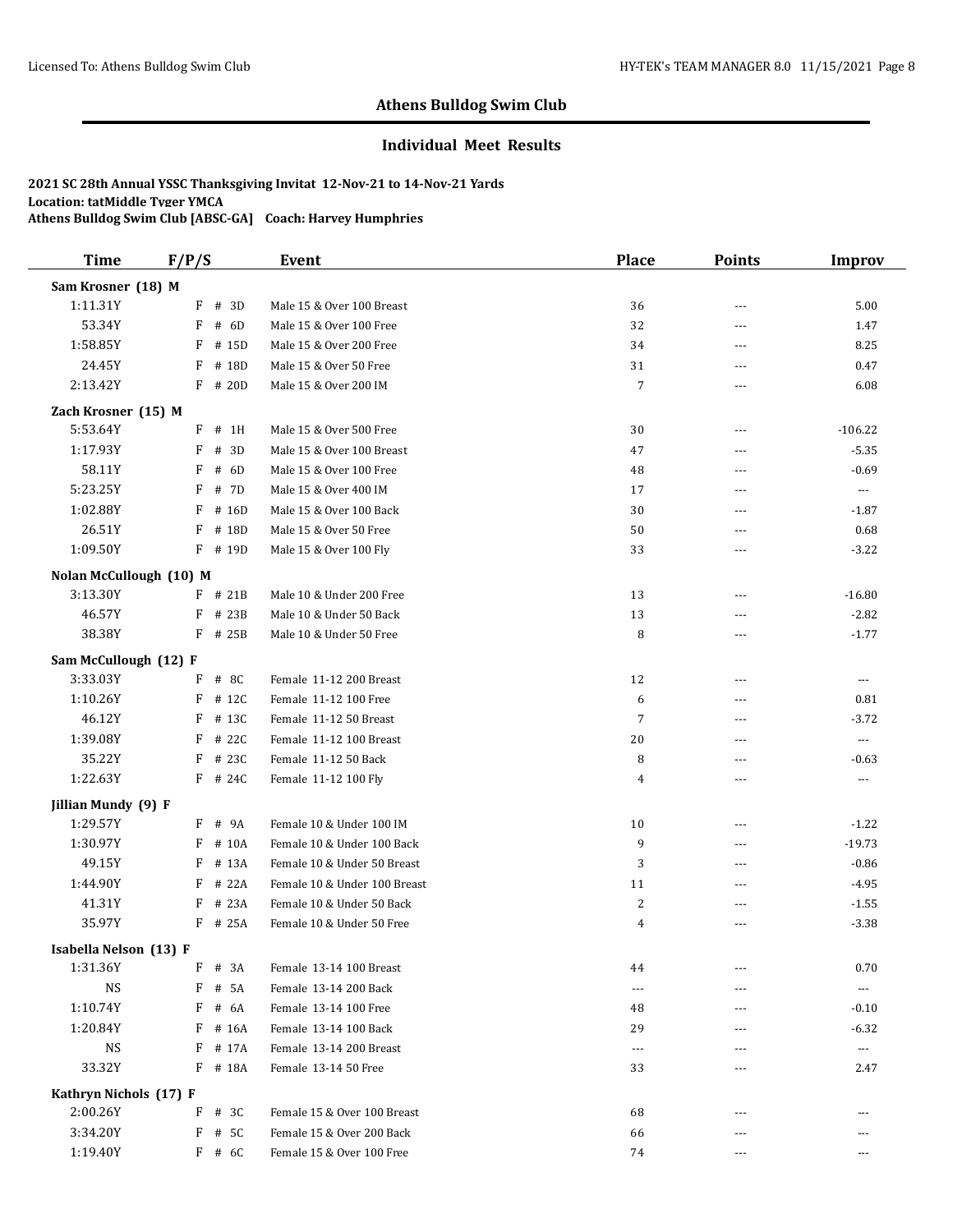#### **Individual Meet Results**

| <b>Time</b>          | F/P/S        |           | Event                       | Place          | <b>Points</b>  | <b>Improv</b>        |
|----------------------|--------------|-----------|-----------------------------|----------------|----------------|----------------------|
| Luke Phillips (13) M |              |           |                             |                |                |                      |
| 11:38.07Y            | F            | # 2F      | Male 13-14 1000 Free        | $\overline{4}$ | ---            | $-97.22$             |
| 1:14.84Y             | F            | # 3B      | Male 13-14 100 Breast       | 11             | ---            | $-1.76$              |
| 57.07Y               | F            | # 6B      | Male 13-14 100 Free         | 13             | $\sim$         | $-1.07$              |
| 4:52.88Y             | F            | # 7B      | Male 13-14 400 IM           | $\sqrt{3}$     | $\sim$         | $-6.15$              |
| 2:03.29Y             | F            | # 15B     | Male 13-14 200 Free         | 12             | $\sim$         | $-8.98$              |
| 1:07.25Y             | F            | # 16B     | Male 13-14 100 Back         | 14             | $\overline{a}$ | $-1.11$              |
| 1:04.98Y             | F            | # 19B     | Male 13-14 100 Fly          | $\mathsf S$    | $\sim$         | 1.63                 |
| Grady Price (11) M   |              |           |                             |                |                |                      |
| 3:42.44Y             | $\mathbf{F}$ | # 8D      | Male 11-12 200 Breast       | 14             | $\overline{a}$ | $\scriptstyle\cdots$ |
| 45.86Y               | F            | # 11D     | Male 11-12 50 Fly           | 8              | $\sim$         | $-2.09$              |
| 1:19.33Y             |              | $F$ # 12D | Male 11-12 100 Free         | 14             | ---            | $-9.72$              |
| Sam Price (9) M      |              |           |                             |                |                |                      |
| 1:31.59Y             | F            | # 9B      | Male 10 & Under 100 IM      | 9              | ---            | $-5.63$              |
| 1:24.58Y             |              | $F$ # 12B | Male 10 & Under 100 Free    | 9              | $\sim$         | $-26.74$             |
| 48.21Y               |              | F # 13B   | Male 10 & Under 50 Breast   | 4              | $\sim$ $\sim$  | $-0.63$              |
| Brody Putman (11) M  |              |           |                             |                |                |                      |
| 1:20.78Y             |              | $F$ # 10D | Male 11-12 100 Back         | 7              | $-$            | $-6.40$              |
| 40.43Y               | F            | # 11D     | Male 11-12 50 Fly           | $\overline{7}$ | ---            | $-6.99$              |
| 46.14Y               | F            | # 13D     | Male 11-12 50 Breast        | 9              | $---$          | $-0.38$              |
| 37.80Y               | F            | # 23D     | Male 11-12 50 Back          | 8              | $-$            | $-0.41$              |
| 32.08Y               | F            | # 25D     | Male 11-12 50 Free          | 10             | ---            | $-0.54$              |
| 3:11.84Y             | F            | # 26D     | Male 11-12 200 Back         | 12             | $-$            | $\overline{a}$       |
| Joey Rhine (12) M    |              |           |                             |                |                |                      |
| 5:54.15Y             | F            | # 1D      | Male 11-12 500 Free         | $\mathbf{1}$   | $\sim$         | $-15.94$             |
| 2:52.43Y             | F            | # 8D      | Male 11-12 200 Breast       | $\overline{2}$ | $\sim$         | $-4.22$              |
| 1:07.88Y             | F            | # 10D     | Male 11-12 100 Back         | $\mathbf{1}$   | ---            | $-2.60$              |
| 1:00.70Y             | F            | # 12D     | Male 11-12 100 Free         | $\overline{2}$ | $\sim$ $\sim$  | $-0.04$              |
| 1:20.73Y             | F            | # 22D     | Male 11-12 100 Breast       | $\overline{2}$ | $\sim$         | $-0.55$              |
| 1:13.45Y             | F            | # 24D     | Male 11-12 100 Fly          | $1\,$          | $\overline{a}$ | 0.60                 |
| 2:27.91Y             |              | $F$ # 26D | Male 11-12 200 Back         | $\mathbf{1}$   | $\sim$         | $-5.62$              |
| Janie Ripps (15) F   |              |           |                             |                |                |                      |
| 1:20.71Y             |              | F # 3C    | Female 15 & Over 100 Breast | 44             | $\overline{a}$ | 0.35                 |
| 2:29.70Y             | F            | # 4C      | Female 15 & Over 200 Fly    | 12             | $-$            | 2.08                 |
| 1:03.06Y             | F            | # 6C      | Female 15 & Over 100 Free   | 60             | $\sim$         | $-1.18$              |
| 2:15.91Y             | F            | # 15C     | Female 15 & Over 200 Free   | 47             | $\sim$ $\sim$  | $-5.63$              |
| 2:54.26Y             | F            | # 17C     | Female 15 & Over 200 Breast | 10             | ---            | $-9.23$              |
| 1:08.09Y             | F            | # 19C     | Female 15 & Over 100 Fly    | 31             | $\sim$ $\sim$  | 0.35                 |
|                      |              |           |                             |                |                |                      |